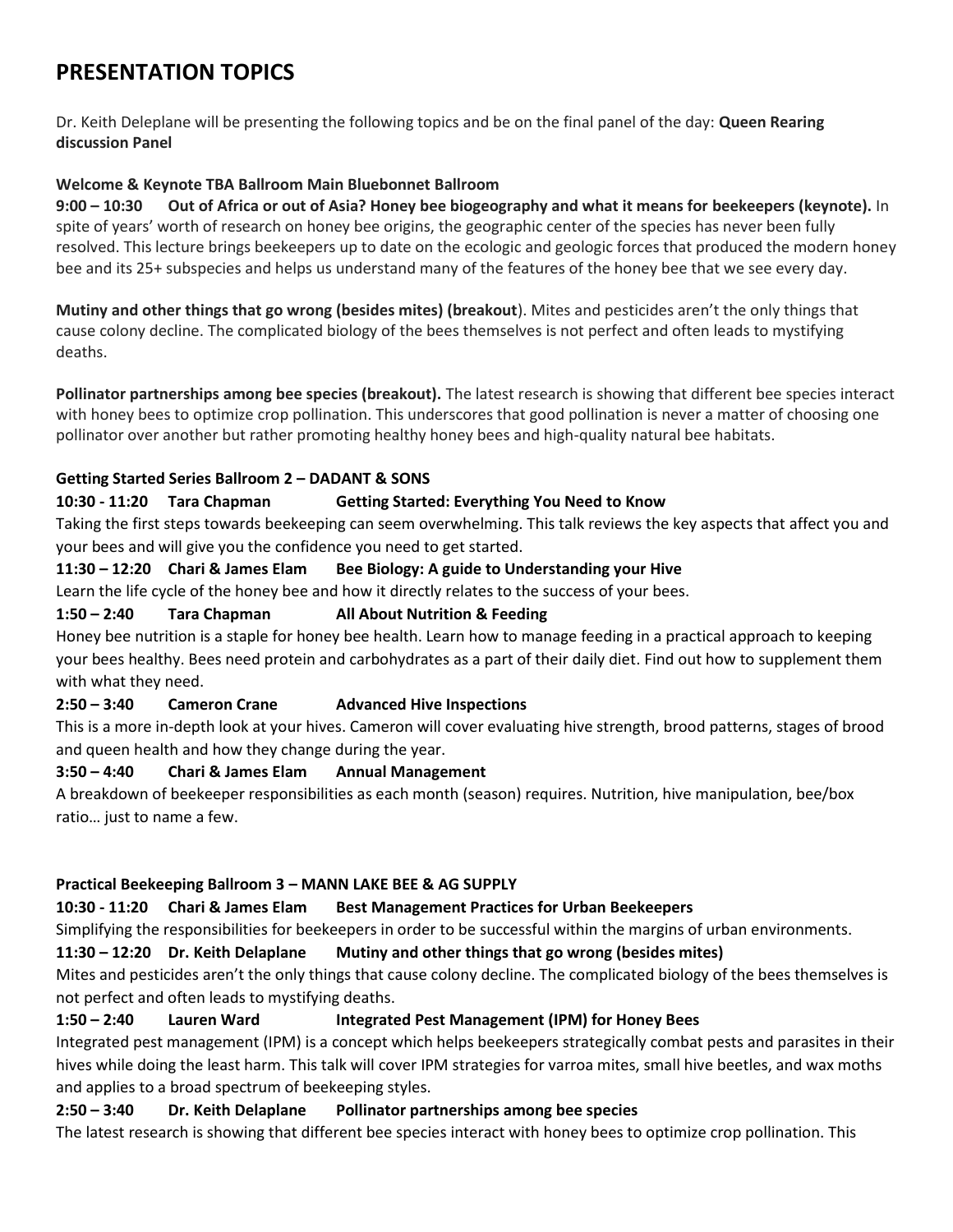underscores that good pollination is never a matter of choosing one pollinator over another but rather promoting healthy honey bees and high-quality natural bee habitats.

#### **3:50 – 4:40 Charlie Agar Saving Bee and Sweetening Tea with Charlie Bee Company**

Bee removal work is a fast track to advanced beekeeping. Charlie will share his sometimes painful and often ridiculous experience as a bee removal pro. He will go through some basic methods and approaches to capture feral bees.

**Panel Discussions San Jacinto 1 – MOORE HONEY 10:30 - 11:20 Brittany Fetterman, Art Thomas, Cameron Crane, Stan Gore** Beekeeper Hacks: Practical Management Practices Discussion Panel **11:30 – 12:20 Justin Russell, Chris Moore, John (Skip) Talbert** Commercial: Making the Jump to Commercial and staying in the Game **1:50 – 2:40 Megan Mahoney, Keith Delaplane, Cade Houston** Queen Rearing Discussion Panel **2:50 – 3:40 Blake Shook, Ashley Ralph, Joe Morris, Cade Houston** Industry Updates: Law Updates, Anti-Dumping Legislation, **3:50 – 4:40 Justin Russell, Dennis Hebert, Cyrus Nasr, Chris Barns** Pollination Services & Bee Leases Discussion Panel

#### **Sideline & Commercial San Jacinto 2 – TEXAS BEE SUPPLY**

**10:30 - 11:20 Justin Russell Growth Strategies: Scaled Splits, Acquisitions, Etc.**

Justin will talk about ways to keep your colony count high.

# **11:30 – 12:20 Blake Shook California Almond Pollination**

The life of a commercial beekeeper, how to get bees ready for Almond Pollination.

**1:50 – 2:40 Chris Moore/Lynne Jones Tips on Honey Production, Bottling & the Truth about the honey market** Really understanding the honey market, and the best way to sell your honey plus the NEW RULES for selling honey. **2:50 – 3:40 Chris Moore Open Books: What it takes to bee successful in the Bee business** Sharing actual 5 years of Income & Expenses plus a walk-through of tips to insure your bee business is a success. **3:50 – 4:40 Blake Shook Monitor & Treat for Bee Health, & Grade Colonies for Commercial Beekeepers** Maintaining Bee Health & Grading, when your Mortgage Depends on it

# **Special Interest Groups Yellow Rose 1&2 – APIMAYE INSULATED HIVES**

# **10:30 - 11:20 Chris Barnes Building a Youth Program at Your Bee Club Q&A**

The young kids today will be the beekeepers of the future. Learn how to get your club youth program started.

# **11:30 – 12:20 Megan Mahoney Biology of Queen Rearing**

Dr. Rangel, associate professor of Apiculture at Texas A&M will cover the basic concepts of the biology of queens and drones and the biology of mating.

# **1:50 – 2:40 Dr. Tonya F. Shepherd Honey Bee Viruses**

Learn about the most common honey bee viruses and their biology in relation to the honey bee host. Covering how to help prevent and deal with these viruses though available means such as nutrition, queen breeding, varroa treatments and discuss current research in prevention and treatment.

**2:50 – 3:40 Dr. Richard Wilson Isolation and barcoding of trace pollen-free DNA for authentication of honey** Adulteration and mis-labeling of honey to mask its true origin have become a global concern. Pollen microscopy is laborious and requires training. Learn how Dr. Wilson is using DNA-based food authentication to identify honey.

# **3:50 – 4:40 Lauren Ward Queens: Strategies for Success in a Backyard Apiary**

Queen quality is too often overlooked in backyard bees despite being key to colony success. Knowing how to assess queen quality and how/when to replace queens is an important skill for every beekeeper.